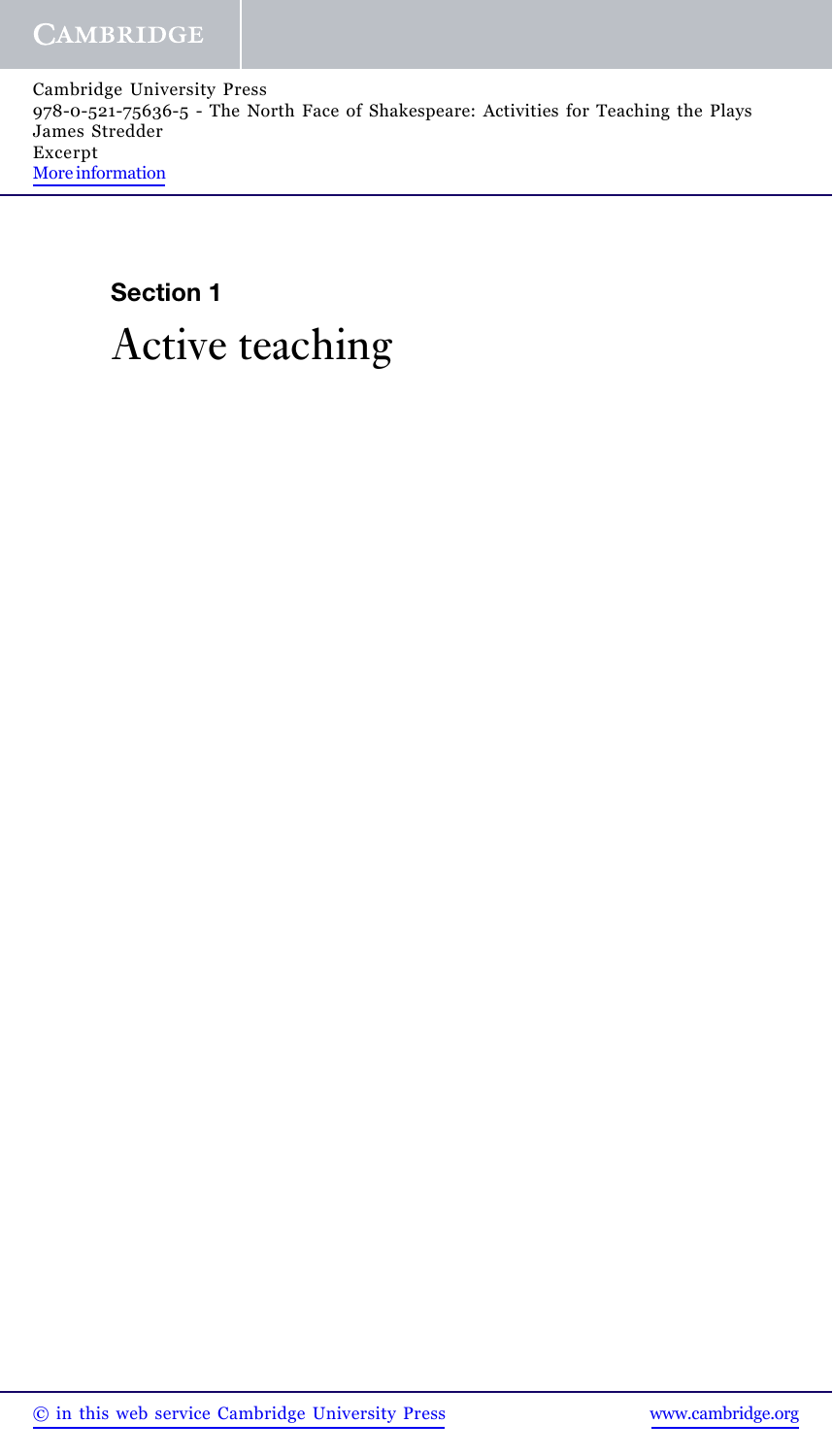## **Chapter 1**

# Why use active methods to teach the plays?

## **The North Face of Shakespeare**

The frontispiece to the First Folio edition of Shakespeare's plays pictures the playwright's forehead as a shining dome. Shakespeare's editors, the actors John Heminge and Henry Condell, who chose this memorial image, were consciously making the theatrical writings of their friend into a monumental literary work. Of the thirty-six plays published in this first 'Collected Works' seven years after his death, eighteen, including *Macbeth*, *Julius Caesar*, *Twelfth Night* and *The Tempest*, had never appeared in print before and, without the enterprise of Heminge and Condell, might have been lost forever.<sup>1</sup> The frontispiece image, which seems implacable and authoritative in that engraving of 1623, has been widely used in our culture, often as an advertiser's Kite mark of quality. I call this image 'Shakespeare's North Face' because Shakespeare and his plays, products of some twenty-five years of hectic theatrical activity, can seem as indifferent and unscaleable now as the icy north face of the Eiger.

This stony imagery of awe-inspiring monuments and icy Alpine precipices is intended, however, to suggest what our culture has made of Shakespeare and what approaching his work is like for many people, not the actual difficulty of the plays themselves. Elizabethan and Jacobean audiences might be surprised to find, after four hundred or so years, that that most popular of their playwrights, William Shakespeare, has such an intimidating reputation. Many teachers of Shakespeare today would also claim that the plays are very accessible and just as theatrical and entertaining as those original audiences considered them to be. They also know that the language and frames of reference of the plays are not easy and that they do require the labour of close study – but, more than this, there is often a feeling from the outset that the supposed difficulty and remoteness of Shakespeare are overwhelming, as though his works are an icy rock face. It is this that intimidates or alienates many learners. Yet, as with everything else in the world, where you happen to be situated is crucial.

For some fortunate children and students today, Shakespeare's plays have been reclaimed from their reputation and history, so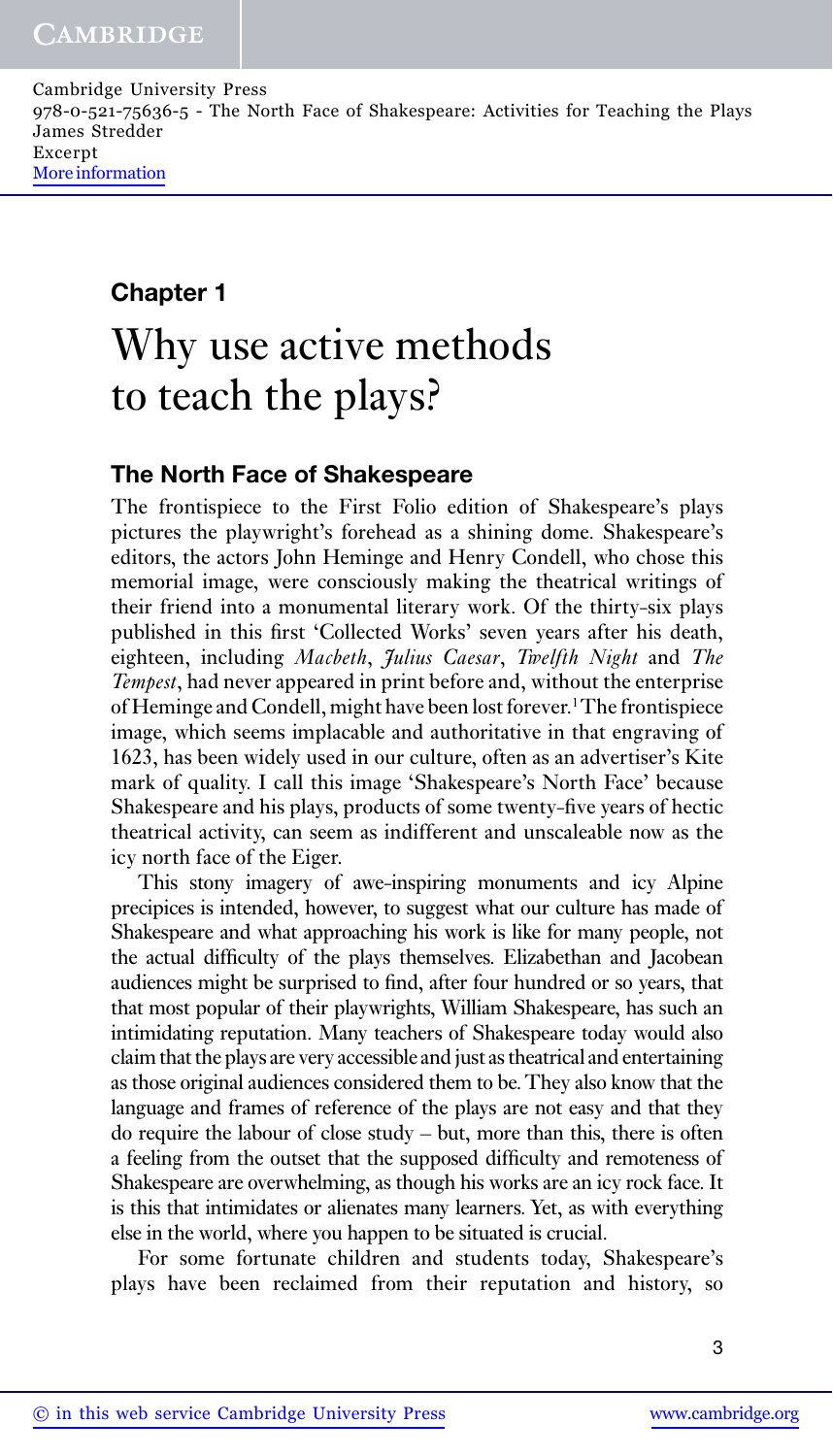#### Active teaching

that they can experience them immediately and freshly, without trepidation, for themselves. In Britain, theatre companies, especially travelling companies like Northern Broadsides, Cheek by Jowl and Théâtre de Complicité and many Theatre in Education companies,<sup>2</sup> as well as touring operations from the Royal Shakespeare Company and the National Theatre, have been wonderfully successful with their Shakespeare productions and accompanying Shakespeare workshops, in school, college and community venues – and many full-scale productions in theatres throughout the land, from the RSC, NT, English Shakespeare Company, Renaissance Theatre Company and Shakespeare's Globe to regional repertory theatres have left an indelible impression of energy, excitement and beauty in the minds of the children and students who have been lucky enough to have been taken to them.3 Some recent film versions, with Shakespeare almost seeming like just another contemporary screenwriter, have been widely enjoyed by young audiences too, and always there have been inspired individual teachers, who, whatever their style of teaching, have been able to establish a lasting, positive disposition towards the plays, in their students.<sup>4</sup> Most importantly, there has been a shift towards the use of active approaches to teaching Shakespeare, partly because of the active and creative ('progressive') direction taken by English teaching since the 1950s and 1960s, and partly because of the increase in popularity of Drama itself as an independent subject.

Drama, as it evolved in British schools, was particularly associated with the progressive developments of the 1960s. This was a period when the subject was reinvented, with a specific commitment to many of those developments – 'reinvented' because, of course, dramatic methods of teaching literature go back at least as far as Henry Caldwell Cook and Harriet Finlay-Johnson in the early part of the twentieth century,<sup>5</sup> and active approaches to teaching Speech, Drama and English were widespread before and after the Second World War. In the 1950s Drama had been strengthened by Peter Slade's work, which included the provision of a theoretical grounding for the subject, in play and child development. When I started teaching in the late 1960s, my own practice was greatly affected by the excitement and educational potential of this relatively new school subject, as propounded by Slade and then by others such as Brian Way and Dorothy Heathcote. There were other powerful influences too, such as: the creative, personal and socially aware emphases in David Holbrook's books on English teaching; the old tradition of 'choral speaking', which had been revived and re-energised by the 'live poetry' movement of the late 1950s and the 1960s; and the emergence of numerous courses and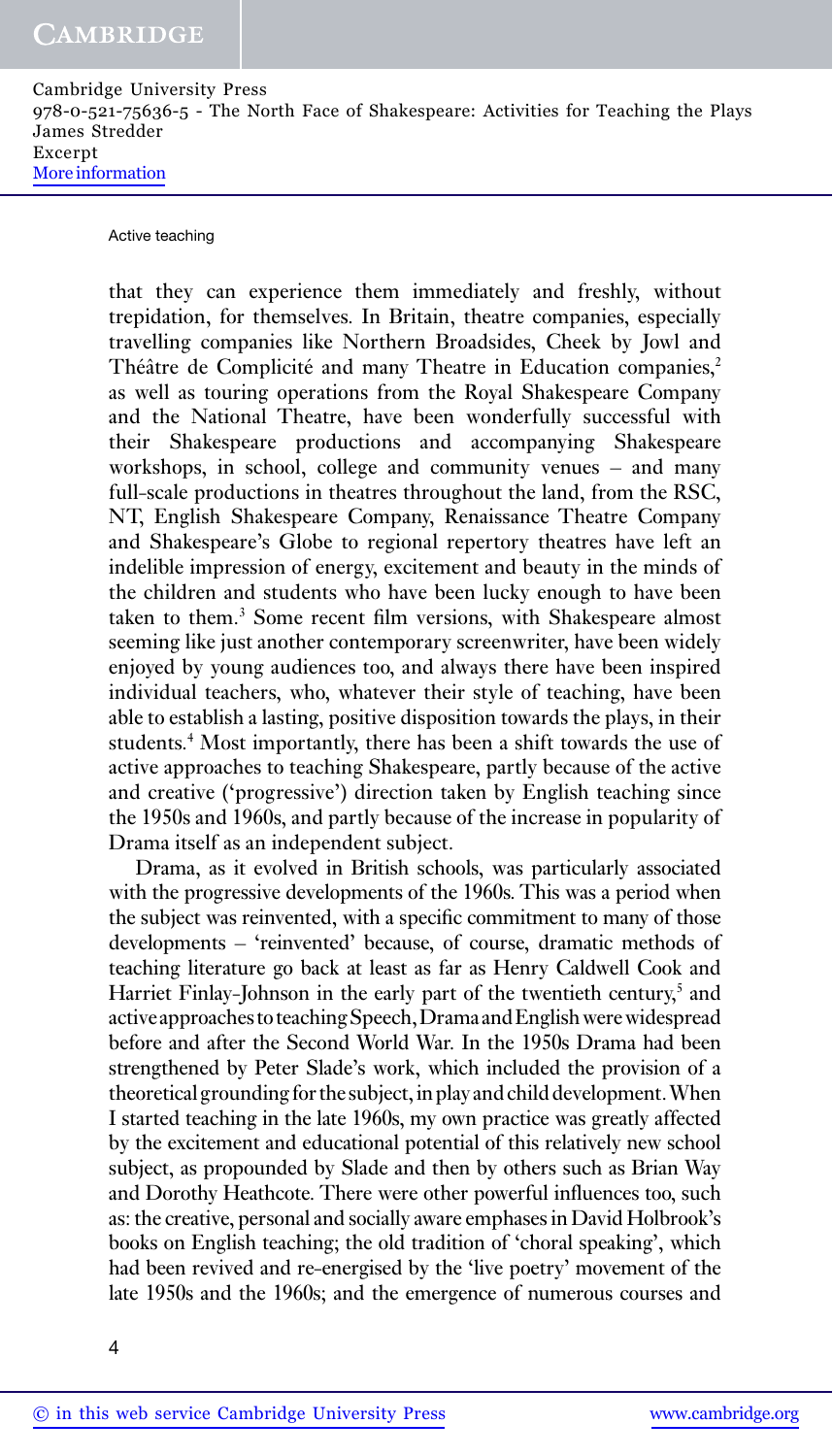Why use active methods to teach the plays?

books on dramatic techniques, such as Viola Spolin's *Improvisation for the Theatre* (1973), and on 'gaming' and (pre-computer) simulation and role playing, which were used widely in business training and in a range of subjects from English to Social Studies and Geography. Simulation and gaming, in particular, directed my attention to structural elements in plays and provided the stimulus for developing the kind of work which is described in Chapter 7.

All these developments in English and Drama also encouraged expansion in the educational work undertaken by theatres and theatre companies – and the creation of companies specialising in Theatre in Education. But the most influential specific initiative in Britain in the last twenty years has been Rex Gibson's Shakespeare and Schools Project at the Cambridge Institute of Education. This started in the mid 1980s and was funded by the Gulbenkian Foundation. Seconded teachers worked together for a term at a time on 'Active Shakespeare' with Rex Gibson and John Salway, developing their own practice as teachers of Shakespeare and helping to generate material for the project's publications, including the twenty-seven volumes of individual plays that have appeared to date in the *Cambridge School Shakespeare*.<sup>6</sup> Please see 'Active Shakespeare and independent learning' (p. 17) below, on using this edition for independent work.

The Shakespeare and Schools Project provided a structure and way of working capable of reaching, resourcing, supporting, developing and, perhaps most importantly, exciting and challenging every teacher of Shakespeare in the land. It demonstrated that active methods can be adopted widely. This book hopes to add to that demonstration and, in particular, to encourage teachers of Shakespeare to develop further as teachers of Drama. There is a broad and sound basis for this. At the time when the Shakespeare and Schools Project started, practical and dramatic approaches to teaching Shakespeare were already widespread, especially through the pioneering workshops and publications of Cicely Berry, then Head of Voice at the RSC (see p. xviii above), and through workshops and education programmes taught by actors, directors and education officers from professional theatre companies of every kind – from the big national and regional companies to a host of small touring companies and Theatre in Education companies. For Drama teachers, crucial texts by theatre practitioners had appeared, and have continued to appear, especially those by Clive Barker (1977), Keith Johnstone (1979, 1999) and Augusto Boal (1979, 1992), all of which have greatly strengthened Drama teaching in all its manifestations. Every country in which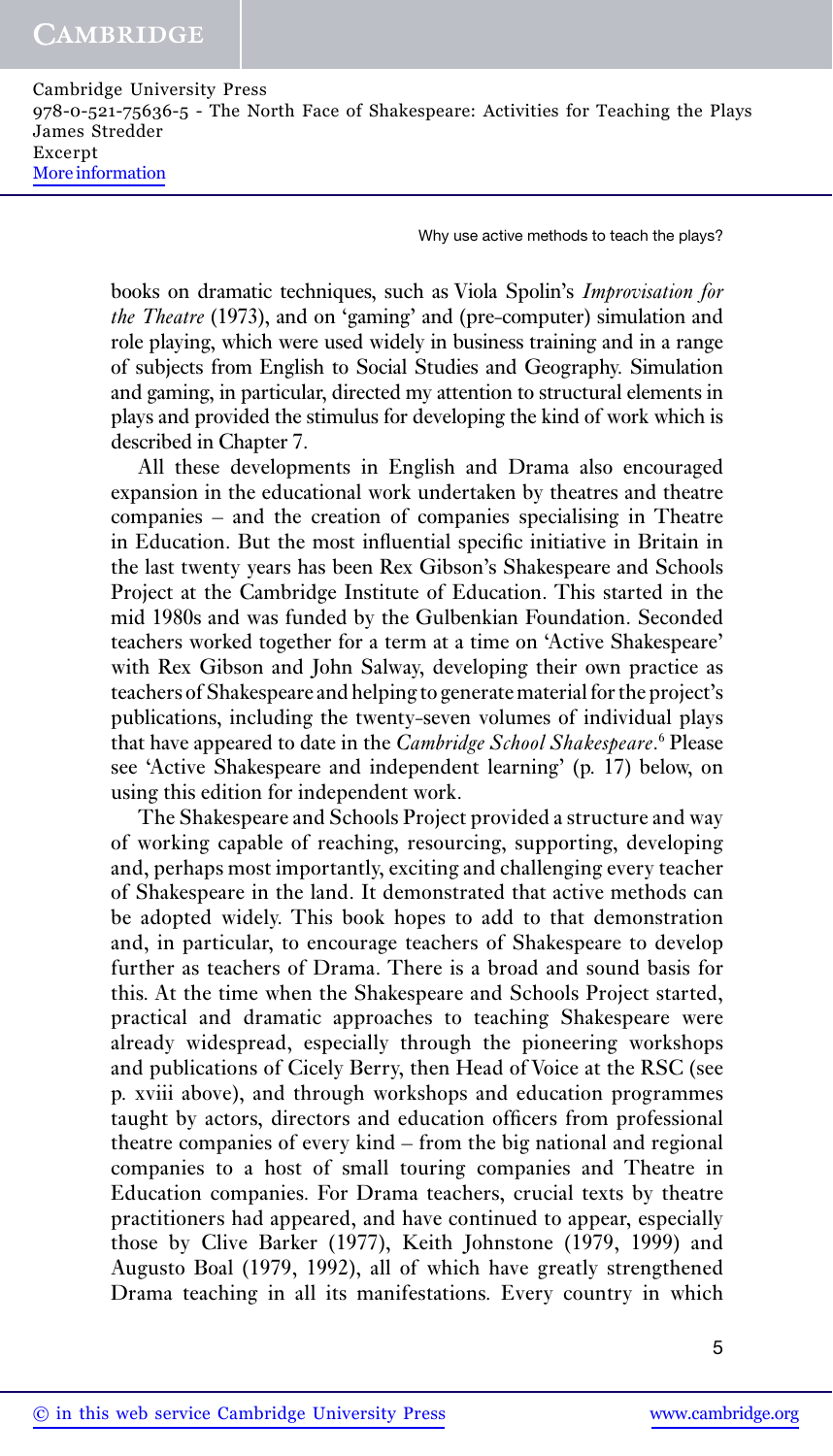#### Active teaching

Shakespeare is taught will have a different experience of these various educational developments, but reports from other areas of the world, from the United States, Canada, Germany, Italy and Australia, for instance, indicate that similar forces are at work there.

Although all these developments plainly indicate that it is by no means true for everyone, including those who have never taken an exam on a Shakespearian text, that 'Shakespeare was boring at school', the dominant reality of contact with Shakespeare in education is probably still, for most learners, a reality of problems and barriers: the weight and authority of academic tradition, the difficulty of language, allusion and plot and the complexity of subject matter and theme. It is hard for teachers, in the context of the daily classroom round, constantly to stimulate and inspire and to imbue every hour of work with interest and involvement, yet, as we all know, once learning activities achieve a certain momentum, the teacher no longer has to struggle and fight. At this point they can resource, observe, support, develop, respond – really teach, in fact.

The main argument for practical work on Shakespeare, the subject of this book, is that it is invaluable in meeting the challenges I have been discussing, not least because it offers every individual student personal contact with the plays, in the context of the pleasure and support of social, creative activity. It also requires learners to be, and assumes they will be, responsible for the work that goes on in the classroom or workshop, and to become involved with it. Practical work is especially effective in motivating, 'empowering' and developing confidence. The point of a handbook of practical approaches, of teaching methods using drama, is to try to open up the texts as fields of play, and so of learning, so that students become, and feel, equal to the demands of that learning.7 This chapter examines in greater detail the arguments for using active methods of teaching. Subsequent chapters deal with the principles of using practical work and drama workshops to teach the plays of Shakespeare. But first we need to look more closely at the question of reputation and how this can work as an obstacle in our culture and our educational institutions.

### **The problem of monumentalism**

Shakespeare's intimidating reputation is likely to be encountered before his texts, but reputations represent what the world thinks and when we encounter them we probably want to find out for ourselves whether or not they are justified. With great cultural and historical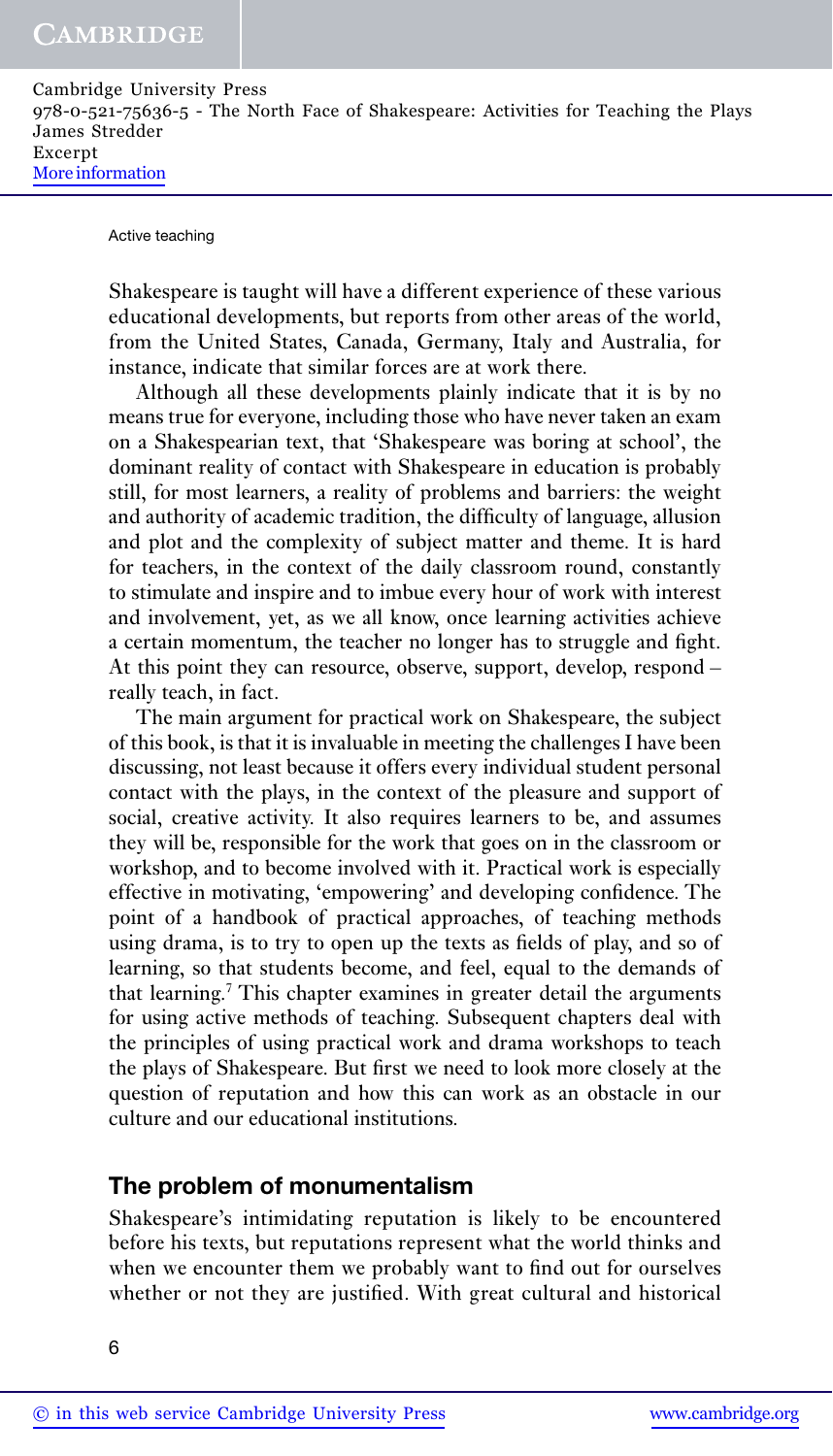Why use active methods to teach the plays?

monuments, this can seem presumptuous or futile: their reputations are so firmly established, their value so universally assumed and continuously reaffirmed. For those suspicious of received wisdom and tradition, iconoclasm may be tempting, but it is one thing to vandalise and quite another to mount arguments that will challenge received opinion. It is more effective and easier, perhaps, to claim revolutionary authority, moral and aesthetic, asserting that demolition of cultural monuments is a progressive duty that will benefit oppressed groups. This has sometimes been argued strongly in Britain and the United States over the last thirty or so years, and many universities have given their curriculums complete overhauls as a result of often bitter conflict. It is, of course, a feeble defence of the status quo to say 'We should go on doing this because we've always done it.' Such questions as 'What's the actual use of this?' and 'Are our students positively represented, now, in what we have chosen to teach them?' must be answered.

In the case of Shakespeare, without even entering critical debate at the level of the historical text, supporters can point to two powerful, living aspects of his reputation. The first is that his plays, in modern times, have often been read and staged, not as the inevitable property of rulers and colonisers and the powerful, but as open, contemporary, even anti-establishment texts, sometimes, in the theatre, even presented in direct opposition to oppressive regimes and cultures. The second is that the plays continue to have a strikingly healthy afterlife on film and in the theatre. The theatre, including its subsidised wing, requires commercial success, popularity, just as the cinema does. But my purpose here is to respond to the ubiquity of Shakespeare in our educational systems, and to add to the resources for teaching the plays. It is not to debate his reputation or the merits of teaching the plays, although my personal, and passionate, belief is that it is rich and worthwhile for children and students to read and study them. For powerfully articulated arguments in favour of the 'universal teaching' of Shakespeare in British schools, see Rex Gibson's chapter 'Why teach Shakespeare' (Gibson 1998b, pp. 1–6) and the National Strategies booklet *Shakespeare for all ages and stages* published by the UK government Department for Children, Schools and Families (2008). After a few paragraphs situating Shakespeare in the culture of his day, it is said of the one writer for whom there is a statutory study requirement in Britain (study of 'at least one complete play by Shakespeare' at Key Stage 3 and one at Key Stage 4, which means those between the ages of 11 and 16):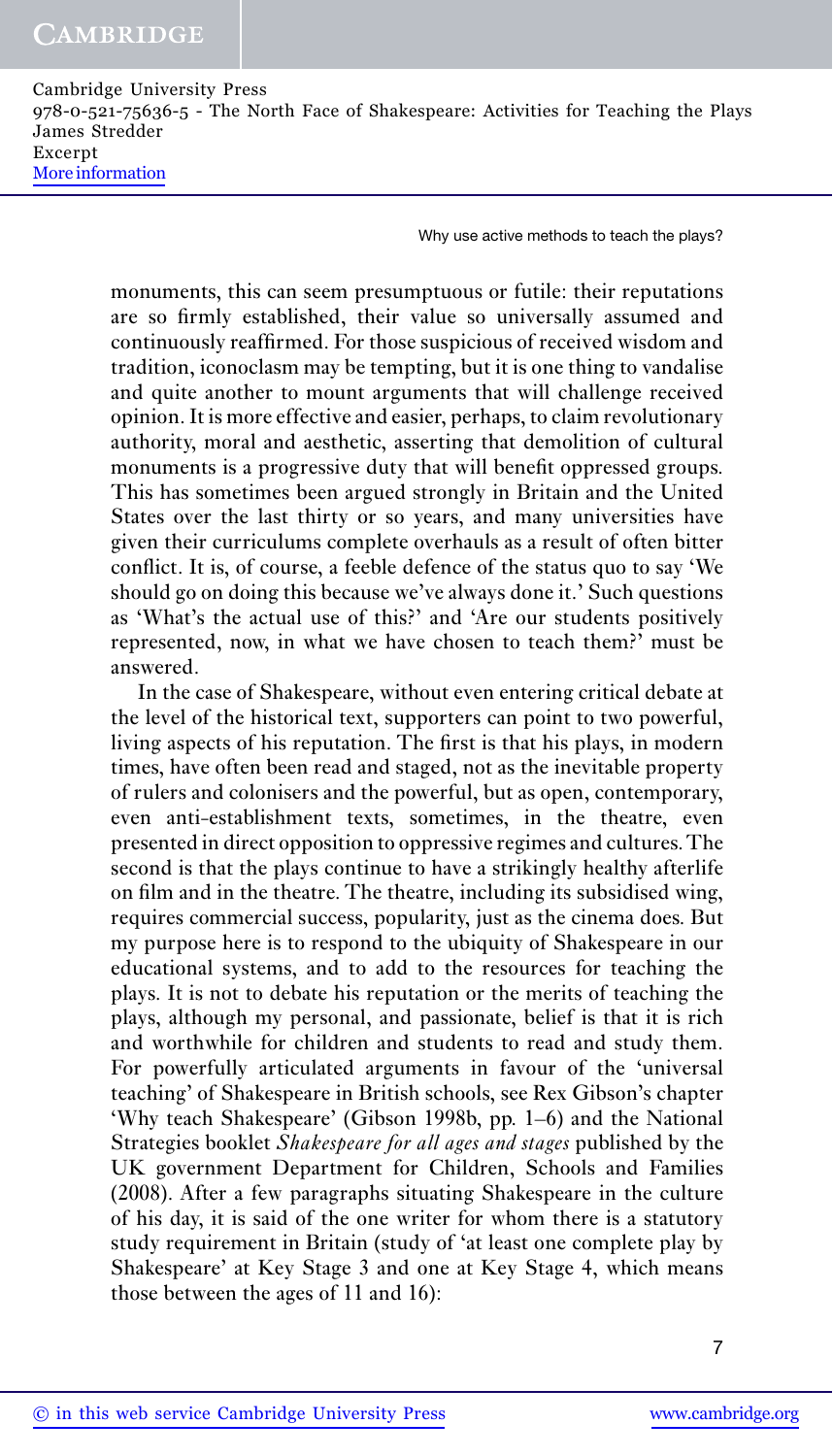#### Active teaching

When young people watch or read Shakespeare today, they are pulled into a world that is both alien and familiar to them. In one scene, his treatment of love, jealousy, racism, mourning or power can seem strikingly relevant; in the next moment, the audience or reader might have to engage with concepts of religion, or family, or fashion completely different from their own. Shakespeare constantly challenges and confounds us: we might be asked to laugh in a painful scene or engage with profound philosophical questions in a comic one.

Watching, performing and reading the work of this extraordinary poet and playwright asks us both to challenge and celebrate our social and personal lives. Shakespeare can open up brave new worlds to young people and offer them fresh ways of dealing with familiar ones. His work can challenge our language skills and introduce us to new realms of poetic playfulness. He can extend our concepts of what fiction can do, and of what stories a drama can tell. Working with Shakespeare can be challenging but is eminently rewarding, rich and fulfilling.

(*Shakespeare for all ages and stages*, p. 6, DCSF © Crown copyright, 2008)

Such as it is, the contribution of *The North Face of Shakespeare* to the critical defence of the study of Shakespeare depends less on criticism and more on experiential arguments. Once one thinks of the classroom or workshop as a kind of dramatic or theatrical laboratory, with all the participants as equal players, study of the formal aspects of Shakespearian texts, their language, narratives and characters, will generate a stream of ideas for active work. Use of these will deliver an abundance of creative, emotional and intellectual or critical insights and stimulation, to those who work with them. In the workshop or active classroom, as in the theatre, Shakespeare 'performs' supremely well.

Nevertheless, Shakespeare's monumental reputation inevitably hangs over many as they embark on study of the plays. By 'monumentalism' I mean an aura bestowed by culture and history, a feeling of immoderate respect, that can make people snobbishly subservient or cowed and resentful. Monumentalism in Shakespeare, as in the rest of the curriculum, entombs and mystifies the object of study. It can demoralise, and weaken the resolve of the learner. This book presents active teaching approaches as a way of overcoming the mental encrustation, the deadening effects, of monumentalism in Shakespeare, but it is written with general principles in mind and applies to the situation of learners wherever monumentalism positions them outside their field of study.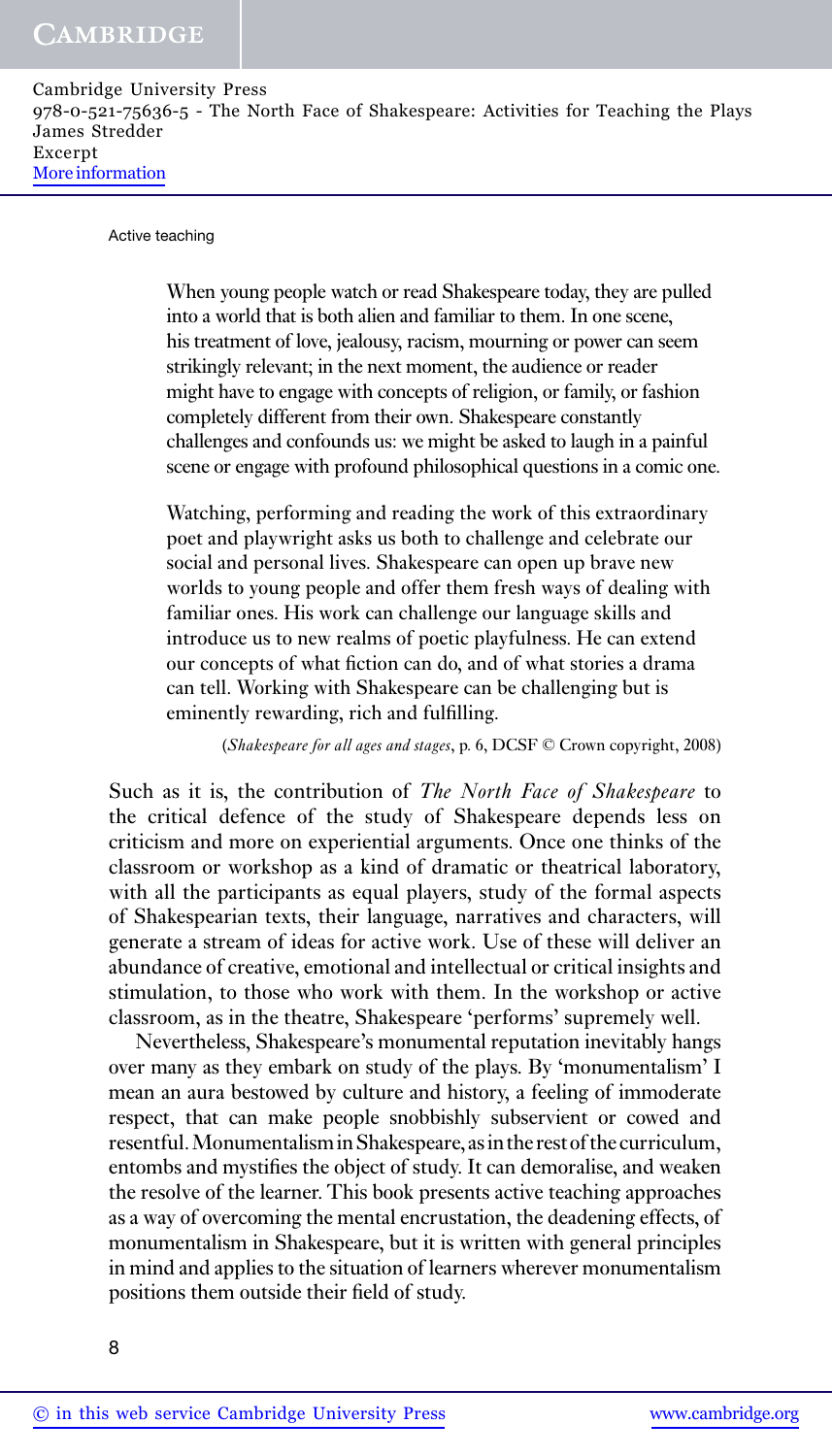Why use active methods to teach the plays?

The greatest value of teaching Shakespeare actively is that it allows all the students participating to be included and to be successful. All those subject to the power of the classical curriculum should, I believe, through their education, reach a personal sense of equilibrium, a kind of ease, with that power. Students should feel secure in their own achievement<sup>8</sup> whatever its level. Systems of education often bring about exactly the opposite effect, leaving many humiliated by their encounter with cultural power, rather than proud of their own experience of using that power. Students who have been Hamlet, who have made, in a workshop, their own experience of 'To be, or not to be', will not be intimidated by the cultural power assigned to the play, whatever uses are made of it in the educational system, nor will they feel excluded if they have themselves moved into their own relationship of equilibrium with the play and its power – just as any Greek, standing in the theatre at Epidaurus, regardless of their personal knowledge or ignorance of their ancient culture, should feel a sense of equanimity before that massive cultural monument. And, like those native Greeks, our native citizens should not be told that access to their cultural tradition is restricted and that some are best to leave it well alone, so: 'To the monument!'

### **The teacher repositioned: 'Shakespeare shared'**

The first question for the teacher $9$  is how to draw learners into the field of study. It is easy, traditional even, for us as teachers to contribute further to the process of exclusion. At worst, our own success, enthusiasm and expertise become part of that exclusion, part of the cultural monument, yet it is not our brief to hide our skill, to leave students to their own devices or to fail to lead. We need to lead from within the learning group (we *are* within it, in the sense that it operates through a kind of collaborative, symbolic production) – just as parents are very obviously within the learning group when participating in their child's acquisition of skills and knowledge; the pedagogical significance of the phrase *in loco parentis* is much overlooked. Teachers, like parents, are constantly mediating the world, acting like storytellers to introduce new material and ideas, and remaining forever on the look-out for ways of cultivating independent exploration in their students, but to present our 'teaching narratives' we have to move over, repositioning ourselves as tellers and involving the listeners in the telling of the tale.

When this happens, ownership becomes shared and it moves to the centre of the learning activity. This is obvious in the play-learning of young children. I was taking my daughter to see *A Midsummer Night's*